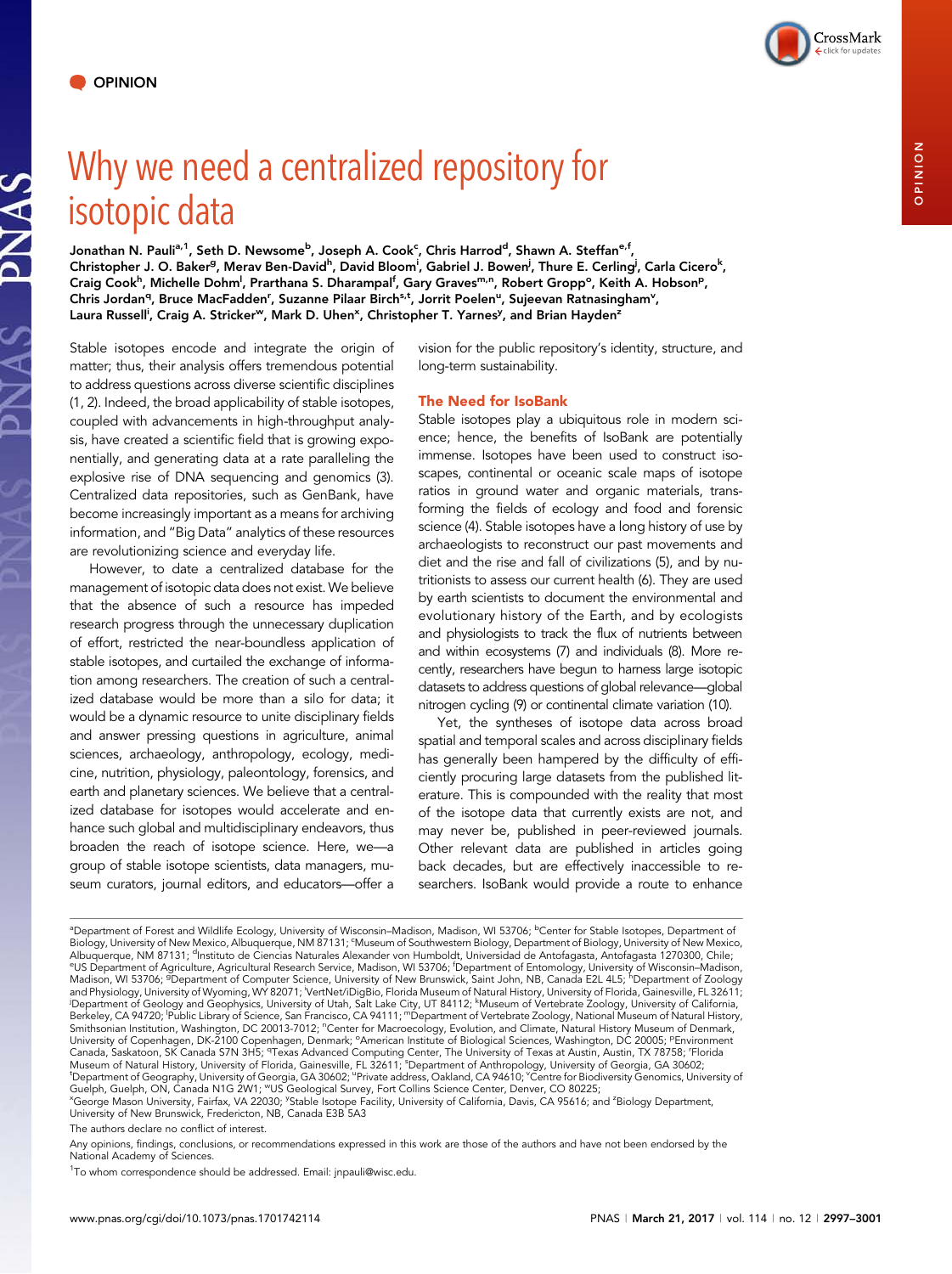

Fig. 1. Organizational structure for the proposed IsoBank. A central executive group would oversee four subcommittees (SC): Information technology, integrative disciplinary, education and training, and analytical expertise. GNIP, Global Network of Isotopes in Precipitation; IAEA, International Atomic Energy Association; QA/QC, quality assurance/quality control.

interdisciplinary research and a portal to published and unpublished datasets. Such a resource, then, could enhance our understanding of human history, our predictions of global change, the diagnoses and treatment of human disease, and the study of our planet and solar system.

We envisage IsoBank as both an aggregator and a repository of isotopic data. It should be an online, openly accessible database, with isotope measurements indexed via discipline-specific metadata. When possible, data deposited in IsoBank should be linked to archived samples and specimens. IsoBank will function as a universal resource, and allow scientists to verify, replicate, compare, extend, and integrate data across studies. In the same way that GenBank filled an immediate need within the field of genetics, IsoBank will consolidate and organize the broad and growing number of disciplines that have the potential to use stable isotope measurements. IsoBank should be networked internationally with core isotope laboratories, government-funded science agencies, and peer-reviewed journals to foster collaborations and ensure sustainability.

### Organizational Structure

The structure of IsoBank requires the recognition of the breadth of research conducted with stable isotopes and the inclusion of a broad group of researchers, educators, museum curators, and data repository experts to

develop and oversee its operation (Fig. 1). The efforts of this group would be targeted by a team of project coordinators, each heading one subcommittee (below) and overseen by an independent advisory board consisting of experienced isotope scientists and database mangers.

We envision at least four subcommittees (Fig. 1): (i) Information Technology: programmers, database architects, and web-designers who would build and maintain a high-capacity and user-friendly platform for IsoBank; (ii) Education and Training: specialists who would lead workshops, train potential users, provide online support, and promote professional development and outreach; (iii) Analytical Expertise: a consortium of core laboratories that analyze large volumes and diverse types of samples, to ensure rigorous data standards and enhance cohesion and communication among independent analytical facilities and thereby facilitate the development of disciplinary standards for data quality and laboratory operations, addressing the deficiency in isotopic investigations; and (iv) Integrative Disciplinary: leaders in relevant fields, presenting the diverse use of isotopes across disciplines, who would help craft rigorous metadata standards, identify disciplinary terminology, and reinforce its use.

# Data Storage and Metadata Structure

For any repository to be useful, the data must be reliable, accessible—ideally in a machine-readable format—and have agreed-upon semantics for the data and metadata fields. A hierarchical design with relevant metadata fields would enable the alignment of isotope data from diverse research areas, and allow data to be traced back to analytical laboratories to facilitate independent quality assurance/quality control reviews.

Documenting the ontology of metadata will be one of the great challenges for IsoBank (e.g., ref. 11). Such a task is particularly challenging, given the broad range of disciplines involved and the importance of such metadata in statistical analyses (Fig. 2). Where possible, IsoBank should use existing ontologies, facilitating current and future integration with existing databases. For example, IsoBank could assign in-tegrative taxonomic information system [\(https://www.](https://www.ITIS.gov) [ITIS.gov](https://www.ITIS.gov)) serial numbers to organismal submissions that are then linked to a geographic distribution, evolutionary, or ecological relationships (12–14). We envision a database revolving around three primary informational subunits—user, sample, and analytical—each of which will be associated with core metadata terms, which could be further classified where required (Fig. 2).

Isobank would need to seamlessly incorporate user information. Similar to other data repositories, IsoBank users should be able to link existing online profiles, ideally ORCID ([https://orcid.org](http://www.orcid.org/)), to their IsoBank profile and data submissions. Just as active data repositories, such as FigShare [\(https://figshare.com](http://figshare.com)) and Dryad [\(www.datadryad.org\)](http://www.datadryad.org/), allocate a DOI for data loaded to their site, IsoBank should also allow users to receive recognition through DOI citations when data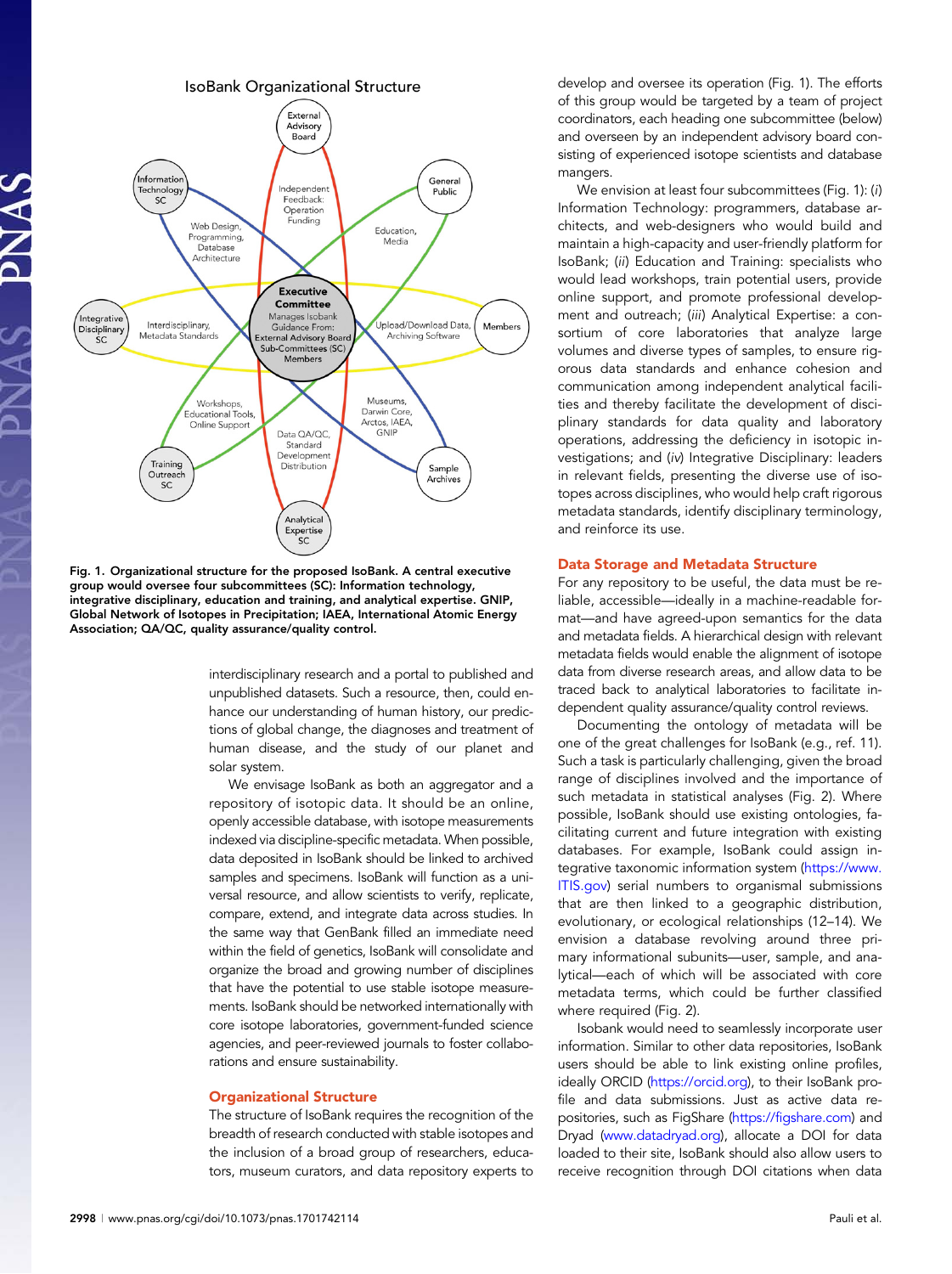#### Measurement:

IsoBank ID - a unique identifier for each datum  $Isotope - <sup>13</sup>C, <sup>15</sup>N, <sup>34</sup>S, <sup>2</sup>H, <sup>18</sup>O$ Unit -  $\delta$  v VPDB,  $\delta$  v Air,  $\delta$  v VCDT,  $\delta$  v VSMOW

Linked datasets: IAEA, GNIP, ISOMAP

#### Sample:

Material - organic, inorganic, water, gas Taxon - scientific name Location - latitude, longitude Preservation - what preservative was used Compound - fatty acid, amino acid, bulk tissue Catalogue - Museum ID for specimen

Date - date of sample collection

Linked datasets: GBIF, Arctos, iDigBio; Refined by analytical sub-committee (Fig. 1) Contributor: User ID - a unique identifier for each user Contact details - user email available to facilitate discussion Affiliation - Researcher institution Publication - Paper containing the data. **DOI** 

Linked datasets: ORCID, ResearchGate

| Analysis:                                                           |
|---------------------------------------------------------------------|
| Lab $ID - a$ unique identifier for each                             |
| analytical lab                                                      |
| Pre-treatment - Acidification, lipid removal<br>etc.                |
| Methodology – essential for $\delta^2$ H values                     |
| Analytical Precision - expected and                                 |
| observed measurements                                               |
| Instrumentation - make and model of IRMS<br>used in analysis        |
| Linked datasets: Determined by analytical<br>sub-committee (Fig. 1) |

Fig. 2. A schematic of the proposed database structure, outlining how contributors and users would interface with samples, analyses, measurements, and datasets. GNIP, Global Network of Isotopes in Precipitation; IAEA, International Atomic Energy Association; VCDT, Vienna Canyon Diablo Troilite; VPDB, Vienna PDB; VSMOW, Vienna Standard Mean Oceanic Water.

are downloaded or used in subsequent publications. We also see value in assigning unique IDs to analytical laboratories for data uploads to provide an opportunity to compare and evaluate different methods, analytical standards, and precision among laboratories. Ultimately, profiles of individuals and laboratories with a range of optional metadata will better connect data generators to contributors to users, ultimately enhancing the use of stable isotope data.

To accommodate a wide range of researchers, each isotopic data record in IsoBank should be stored under a tiered framework. Initially, data will be stored in a subrepository (e.g., biogenic, inorganic, water), which will contain sufficient discipline-specific metadata to allow users to integrate data from IsoBank into disciplinespecific or interdisciplinary analyses and to avoid handling irrelevant metadata terms (e.g., species taxonomy for water samples).

Sample metadata will fall under two categories: essential metadata, describing every data record in IsoBank, and discipline-specific metadata. To maximize the accessibility of IsoBank to data holders, the essential metadata should be kept to a minimum, and include latitude and longitude of sampling site, sample material, isotopes measured, and their values. Discipline-specific metadata will be developed by working groups during the initial phase of IsoBank.

Following the model established by the genomics community, the gold standard for accessions are data records that are tied directly to vouchered samples housed in permanent and accessible archives with data cross-linked to IsoBank, museum databases (e.g., Arctos), and data aggregators [e.g., iDigBio (15)]. If specimens are not curated in museums, users would be encouraged to provide sample storage location so that interested parties may contact them directly if they wish to conduct additional analyses.

Stable isotope data are produced in a wide range of research and commercial laboratories. Although the

methods by which the majority of data, mostly bulk carbon ( $\delta^{13}$ C) and nitrogen ( $\delta^{15}$ N) stable isotope values, are generated is generally standardized, laboratories often use slightly different protocols and different laboratory reference materials to normalize data to internationally accepted scales (16). Other isotopes (e.g.,  $\delta^2$ H and  $\delta^{18}$ O) have more fundamental issues associated with comparability measurements (17). To ensure data quality and user confidence in IsoBank, pertinent analytical information must be submitted for each data record. Therefore, mirroring the subdivisions of sample metadata, IsoBank should partition analytical fields into essential, recommended, and requested metadata. Such an approach will allow users with detailed analytical information to post it, but will not inhibit others who lack those details from depositing their data.

Essential metadata includes information, such as the specific isotope measured or the experimental error. In contrast, recommended and requested metadata may include sample pretreatment methods (e.g., lipid extraction, demineralization), analytical methods, instrumentation, or laboratory reference materials used to normalize data (18). The reliability and accuracy of data could subsequently be ranked from "moderately reliable" to "very reliable" by data managers at IsoBank, based on the level of analytical metadata provided.

## Promoting Use

Given the successful model of GenBank, the direct application of isotopic data to pressing questions across diverse fields, and recent initiatives for data transparency and sharing, we believe high-quality data in IsoBank will be heavily used. Thus, our attention is focused primarily on procedures that will ensure deposition of high-quality and relevant data in IsoBank. To accomplish this, IsoBank should include features attractive to users as well as incentives to promote data-sharing.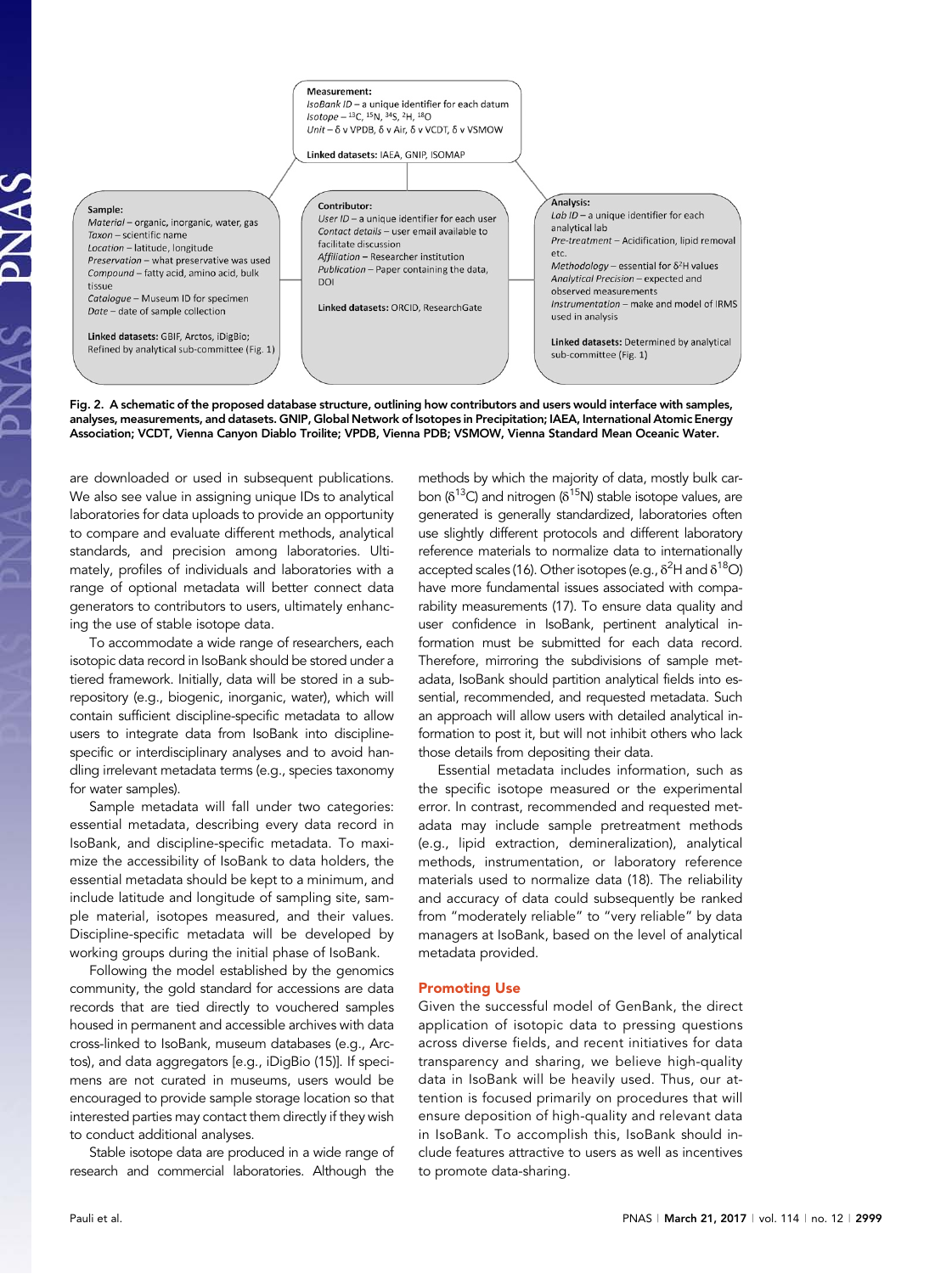First, we envision that IsoBank's graphical interface will enable users to easily navigate and query the database and rapidly upload and download data and associated metadata. We view IsoBank as a data repository and management system that features computational tools. However, the development of an application program interface would allow automated queries of the data and future integration with other datasets, a fundamental facet of Big Data analytics. Also, the structure of IsoBank's interface should be designed in such a way that it can also serve as a personal data management system to further incentivize use. This would encourage standardization between researchers and laboratories and would allow users to archive all their data under the IsoBank ontology, while also maintaining shared and private data archives.

The features of IsoBank that enable straightforward data uploads and analytical options would be paired with workshops and online assistance. To that end, IsoBank could follow the lead of other data repositories (e.g., ref. 15) and sponsor a series of workshops in the initial years at conferences, core isotope facilities, universities, and federal agencies to train potential users. Staff at IsoBank would also be avail-

# We believe that our shared vision for an IsoBank ... offers a viable and powerful framework to organize, consolidate, and broadly share stable isotope data across disciplines.

able to respond to queries or problems that users encounter while using IsoBank. We would also seek collaborative opportunities with data-mining groups to harvest previously published stable isotope data from the peer-reviewed literature. In archiving these additional data, IsoBank could serve as a central online bibliography for publications that contain stable isotope data.

The development of IsoBank would create norms around data-sharing expectations among stable isotope scientists. To facilitate use of IsoBank, participants could place embargo periods on their datasets before public release. IsoBank staff would work closely with funding agencies to help incentivize its use for supported research (e.g., requiring the use of IsoBank in proposal data-management plans). This group would also work with the editorial boards of journals to ensure that deposition of data in IsoBank meets journal requirements for data accessibility before publication.

The value of inquiry-based approaches to education is now widely recognized (e.g., ref. 19) and motivates efforts to incorporate publicly available data into educational initiatives. Web-accessible data provide educators with excellent opportunities to build lessons that can engage students in original, data-driven exercises (20) and that promote the application of data to realworld problems, like climate change or disruption of biogeochemical cycles.

Such experiential and authentic lessons encompass the biological knowledge, analytical abilities, and computational skills needed by our next generation of scientists and policy makers to shape responses to these 21st century challenges. IsoBank would allow a diverse audience of students to directly access isotopic data for independent projects. We envision competitive IsoBank minigrants targeted to undergraduate students (e.g., National Science Foundation-Research Experiences for Undergraduates) who will conduct meta-analyses or quantitative reviews of isotopic data in their research projects.

# Securing Funding

Given that stable isotopes are used by researchers globally, international opportunities should be pursued to fund IsoBank. To this end, we foresee IsoBank operating with independently funded mirror repositories as per GenBank (North America), EMBL (Europe), and INSDC (Japan). The large amount of start-up funding needed will likely require a collaboration between European and United States investigators. Applications to several European Union funding agencies, as well as similar agencies in the United States and Canada (e.g., National Science Foundation and National Sciences and Engineering Research Council), would facilitate a simultaneous start of both mirrors.

To ensure IsoBank's sustainability, we envision a long-term funding strategy that is part of governmental research infrastructure portfolios (e.g., National Institutes of Health support for GenBank), as well as funding from the community of stable isotope users. For example, revenue could be generated for IsoBank through a small fee-per-upload, whereby users pay a nominal amount to deposit their data. This model is already in use by some existing online repositories (e.g., Dryad) and represents regular income that should grow with the size and use level of the repository.

Imposing fees may potentially limit the use of Iso-Bank by researchers already facing constrained budgets. Thus, in the initial years of IsoBank, managers would need to ensure that data-deposit fees are manageable. In addition, IsoBank can engage directly with participating core laboratories to institute nominal surcharges per sample submitted (e.g., US\$ 0.10–0.25 per sample). Given the hundreds of thousands of samples analyzed annually at core isotope facilities, this approach has the potential to generate sustained revenue to help offset the operation costs of IsoBank. By keeping fees low, the financial impact on researchers or laboratories would be limited. Finally, journal editors would need to ensure data deposition and availability in IsoBank by requiring authors to report data accession numbers in their manuscripts before publication, similar to current requirements for DNA data in GenBank.

As evidence of the immediate demand for an IsoBank, several websites are emerging (e.g., Neotoma, IsoMemo) to consolidate isotopic data within searchable databases. These have been launched within a variety of disciplines among international collaborators. We believe that our shared vision for an IsoBank—a